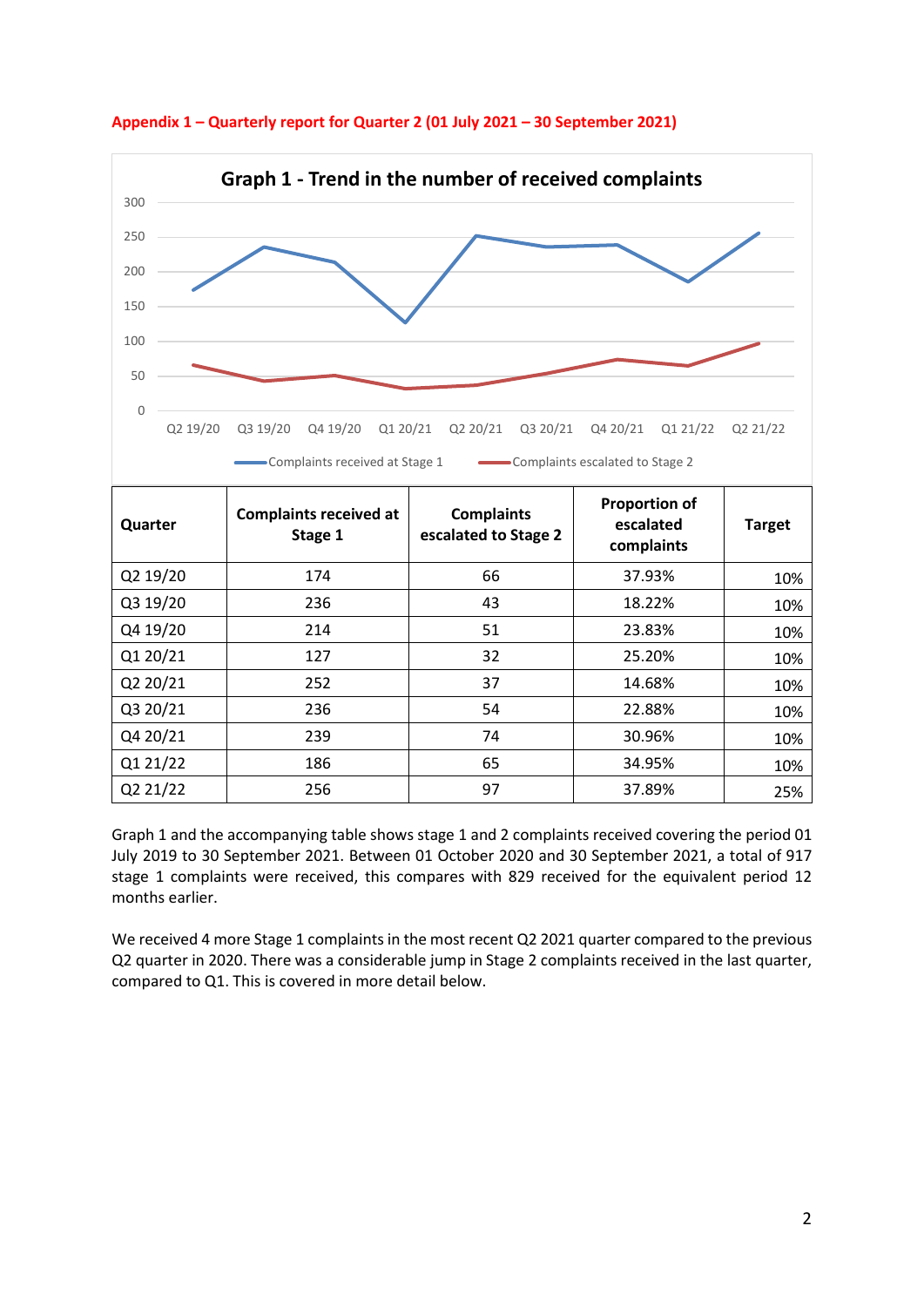

A departmental breakdown of complaints received in the quarter is set out in graph 2 together with the accompanying table. Because of the nature of the work, they are involved in, Asset Management accounts for at over 64% of the total complaints received. 113 of the Asset Management complaints are in respect of Responsive Repairs, followed by 36 from Planned Works and M+E with the remainder from Estate Services and Voids and Lettings.

In this quarter there were 9762 repairs raised for our two primary responsive repair contractors Wates and MCP. There were 113 complaints in the quarter for these contractors, meaning that approximately 1.15% of repairs attended by Wates/MCP lead to a complaint being logged.

In this quarter 68% of Asset Management complaints came from Responsive which is an increase of 10% on the last quarter.

In the London region of the 26 Stage 1 complaints received which is 3 less than the previous quarter, 20 complaints were for Neighbourhood and the rest were for Older Persons and Income.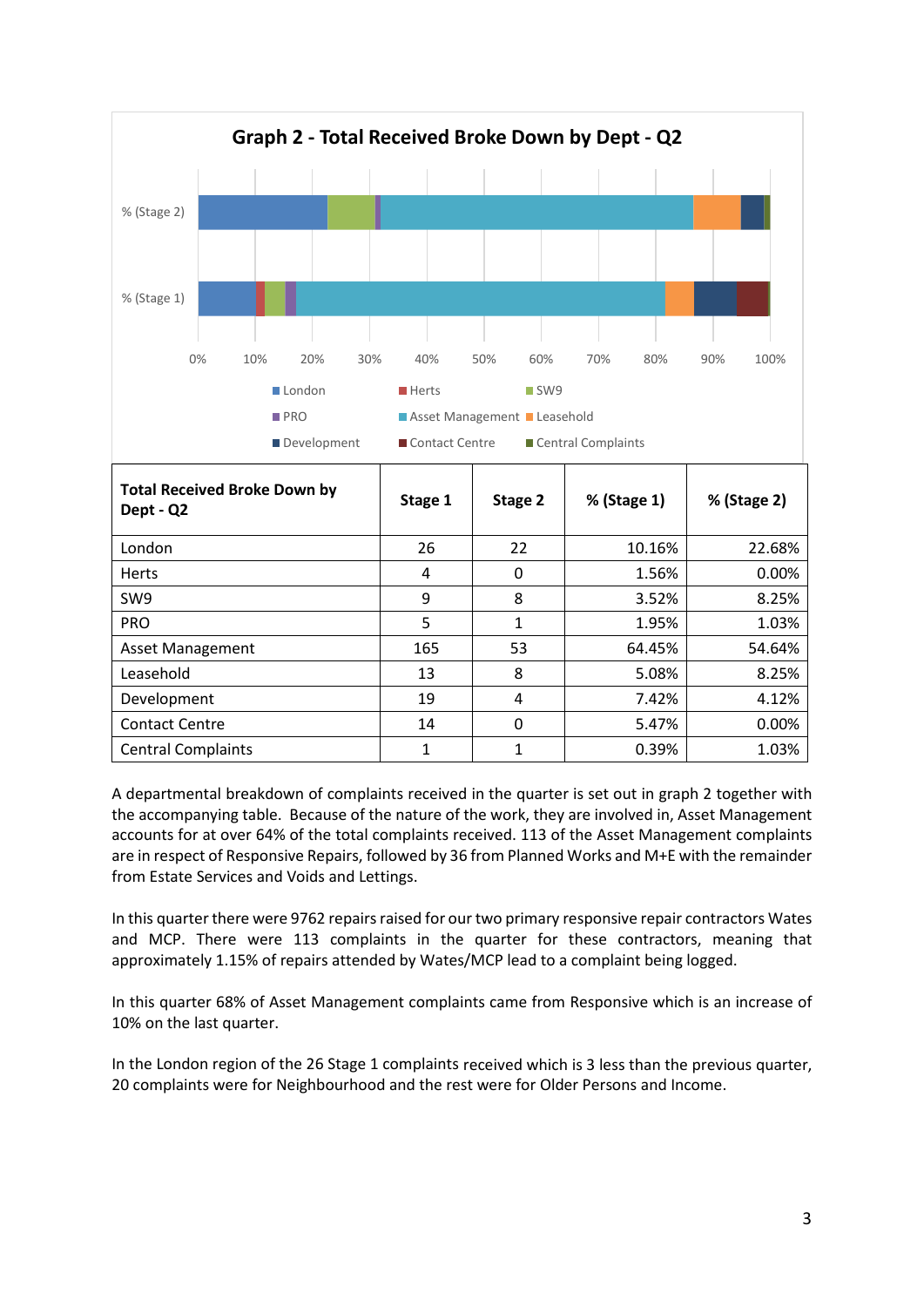#### **Complaints that escalated from Stage 1 to stage 2**



A total of 97 Stage 2 complaints were received in Q2 2021/22, 60 more than Q2 2020/21 and 25 more than the Q2 quarter in 2018/19. There was also a considerable jump from 65 in Q1 21/22 to 97 Stage 2 complaints in Q2 21/22, which can be linked to moving into the cooler, wetter months, and the increase in repairs complaints.

These numbers can also still largely be attributed to an overall increase in stage 1 complaints being received and the roll out of the Ombudsman's Complaint Handling Code and guidance and greater focus on complaint handling. We have continued to see more Ombudsman involvement and intervention by way of attempted mediation.

There has also been a more prescriptive approach to how complaint escalations have been reviewed the bar for rejecting stage 2 escalations being set very high. It is worth nothing that although we have seen an increase in stage 1 to stage 2 escalations, we are still seeing an increase in satisfaction at stage 2, meaning we are able to resolve more complaints percentage wise at stage 2 than before.

Given the changing environment, we have considered a more achievable target for stage 1 to stage 2 escalations, which is now set at 25%, from 10%. Though 25% has still been surpassed for the past 3 quarters it represents a more reasonable target to aim for moving forwards.

### **Performance - complaints responded to on time**

Performance dropped by 4% to 90% for Stage 1, and Stage 2 improved by 2% to 100%. Overall, 92% of combined Stage 1 and Stage 2 complaints were issued on time, meaning the overall target of 95% was not achieved.

In the previous report Asset Management's overall performance was 96% which has decreased to 91% this quarter. Responsive repairs who deal with complaints about our two primary contractors Wates and MCP, resolved 125 out of 129 stage 1 complaints on time meaning 97% of their responses were issued on time, which was 2% less than last quarter. This is compared to Planned Works, Compliance and M & E who resolved 45 complaints where 40 were on time at a percentage of 89%, which is 4% increase on the last quarter.

All Stage 2 complaints are responded to by the Central Complaints team and of 87 complaints 87 were responded to on time at a percentage of 100%.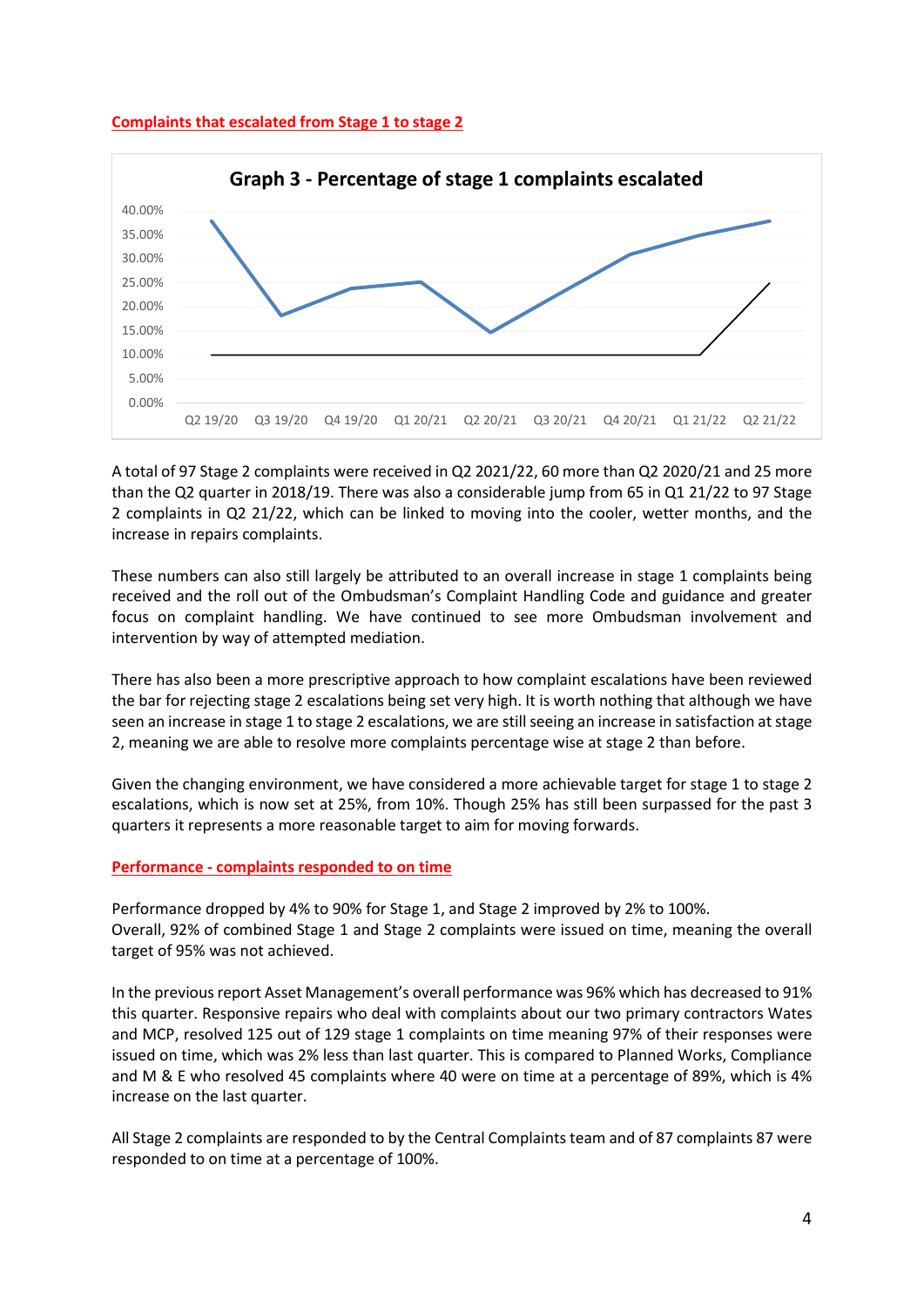| Quarter  | <b>Complaints performance at Stage 1</b> | <b>Complaints</b><br>performance at<br>Stage 2 | <b>Target</b> |
|----------|------------------------------------------|------------------------------------------------|---------------|
| Q2 19/20 | 84%                                      | 89%                                            | 90.00%        |
| Q3 19/20 | 91%                                      | 97%                                            | 90.00%        |
| Q4 19/20 | 93%                                      | 98%                                            | 90.00%        |
| Q1 20/21 | 91%                                      | 94%                                            | 95.00%        |
| Q2 20/21 | 87%                                      | 100%                                           | 95.00%        |
| Q3 20/21 | 95%                                      | 98%                                            | 95.00%        |
| Q4 20/21 | 95%                                      | 100%                                           | 95.00%        |
| Q1 21/22 | 94%                                      | 98%                                            | 95.00%        |
| Q2 21/22 | 90%                                      | 100%                                           | 95.00%        |

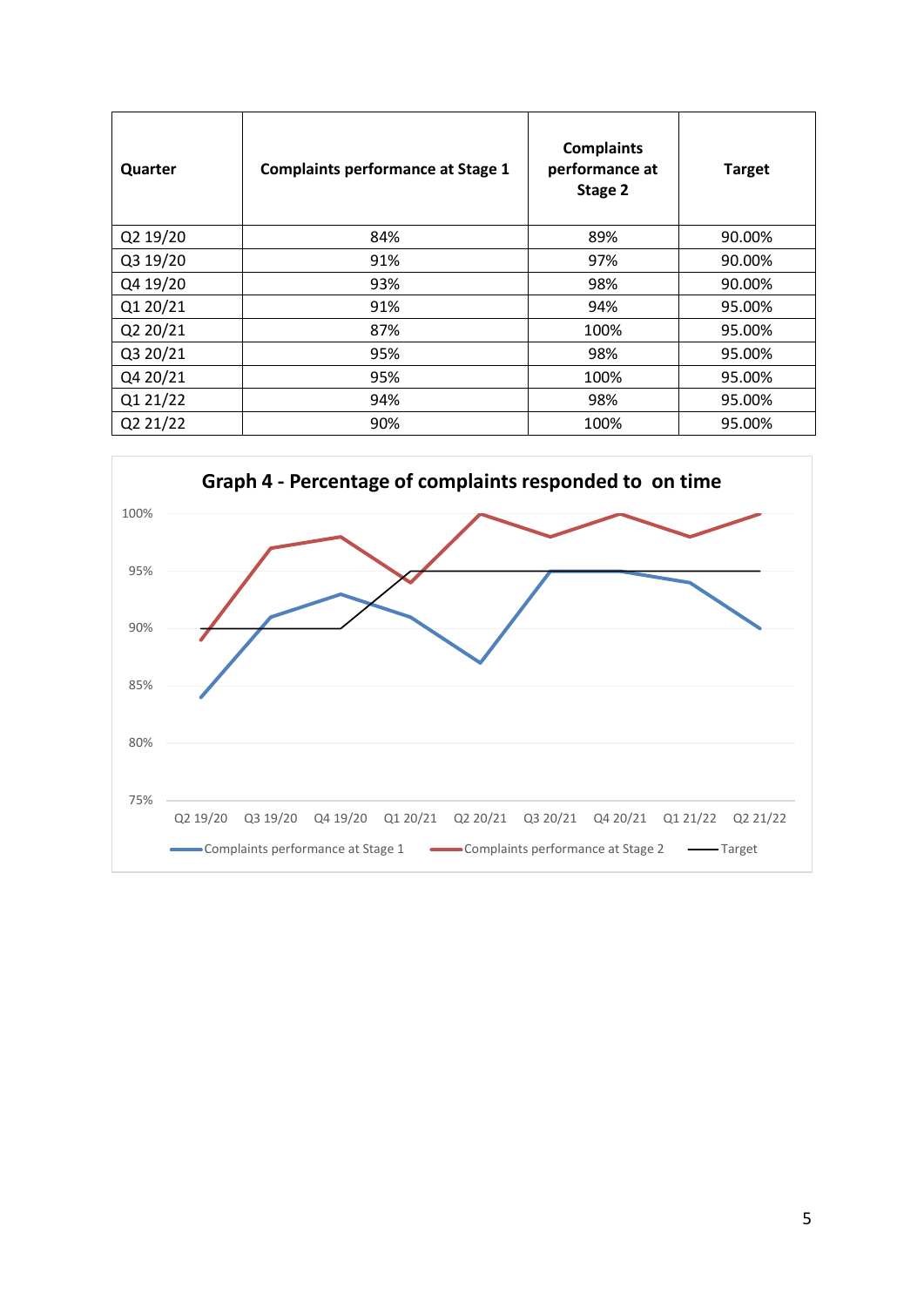|                                                   | Stage 1               |                      |                                                      | Stage 2               |               |                                                         |
|---------------------------------------------------|-----------------------|----------------------|------------------------------------------------------|-----------------------|---------------|---------------------------------------------------------|
| <b>Total Received Broken</b><br>Down by Dept - Q2 | No. on<br><b>Time</b> | No.<br><b>Closed</b> | Stage 1 - % of<br>complaints<br>responded on<br>time | No. on<br><b>Time</b> | No.<br>Closed | Stage 2 - %<br>οf<br>complaints<br>responded<br>on time |
| London                                            | 43                    | 43                   | 100%                                                 |                       |               |                                                         |
| <b>Herts</b>                                      | 3                     | 4                    | 75%                                                  |                       |               |                                                         |
| SW <sub>9</sub>                                   | 7                     | 16                   | 44%                                                  |                       |               |                                                         |
| <b>PRO</b>                                        | 5                     | 5                    | 100%                                                 |                       |               |                                                         |
| Asset Management                                  | 172                   | 189                  | 91%                                                  |                       |               |                                                         |
| Leasehold                                         | 16                    | 16                   | 100%                                                 |                       |               |                                                         |
| Development                                       | 16                    | 18                   | 89%                                                  |                       |               |                                                         |
| <b>Contact Centre</b>                             | 13                    | 14                   | 93%                                                  |                       |               |                                                         |
| <b>Central Complaints</b>                         | $\overline{2}$        | $\overline{2}$       | 100%                                                 | 87                    | 87            | 100%                                                    |
| Total                                             | 277                   | 309                  | 90%                                                  | 87                    | 87            | 100%                                                    |



Please note that all Stage 2 complaint responses are all completed by the Central Complaints Team.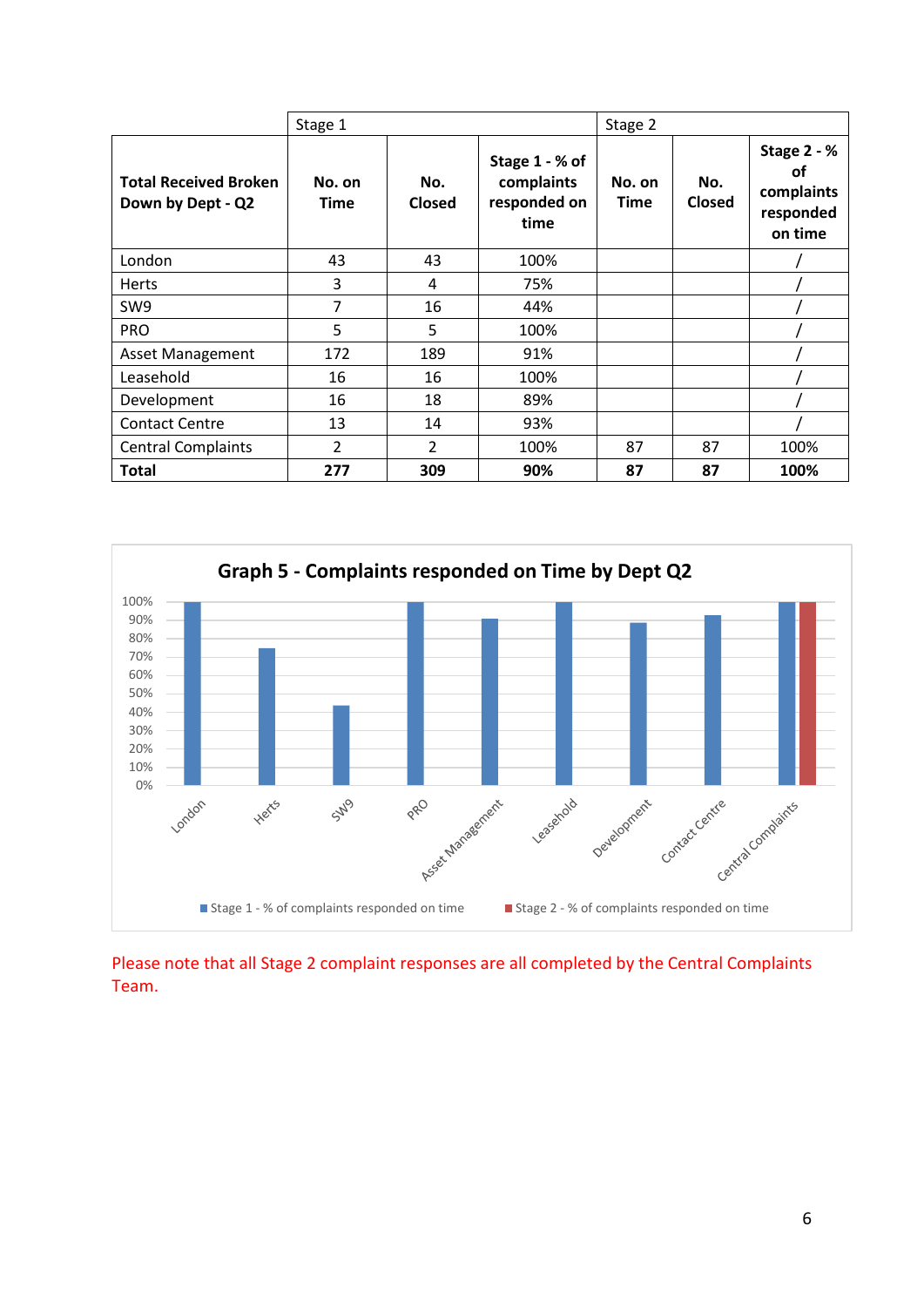### **Compensation**

Compensation can be awarded where, following an investigation, it is identified that our actions or lack of action had a significantly adverse effect on the resident. Compensation was awarded at Stage 1 in respect of 256 complaints closed at a total cost of £19,254 shown in graph 6 with a comparison to previous quarters.

Once again delay was the highest payment with £8,745 compensation paid out although it accounted for less than half of the total amount this quarter at 45% which was 5% increase on last quarter. This is shown in graph 7 along with the rest of the breakdown of categories.

Each month our repairs team track the amount awarded for delays and request this money back from Wates and MCP. In this quarter (01 July 2021 – 31 September2021) we are claiming back £23,606.50 worth of compensation so far. Full breakdown below. This figure accounts for both complaints and non-complaints related compensation recharged to a contractor.

| <b>Wates</b>          | <b>MCP</b>                |
|-----------------------|---------------------------|
| July £4,382           | July £4,730               |
| August £1,318         | August £2,473.50          |
| September £2,995      | September £7,708          |
| Total for Q2 - £8,695 | Total for Q2 - £14,911.50 |

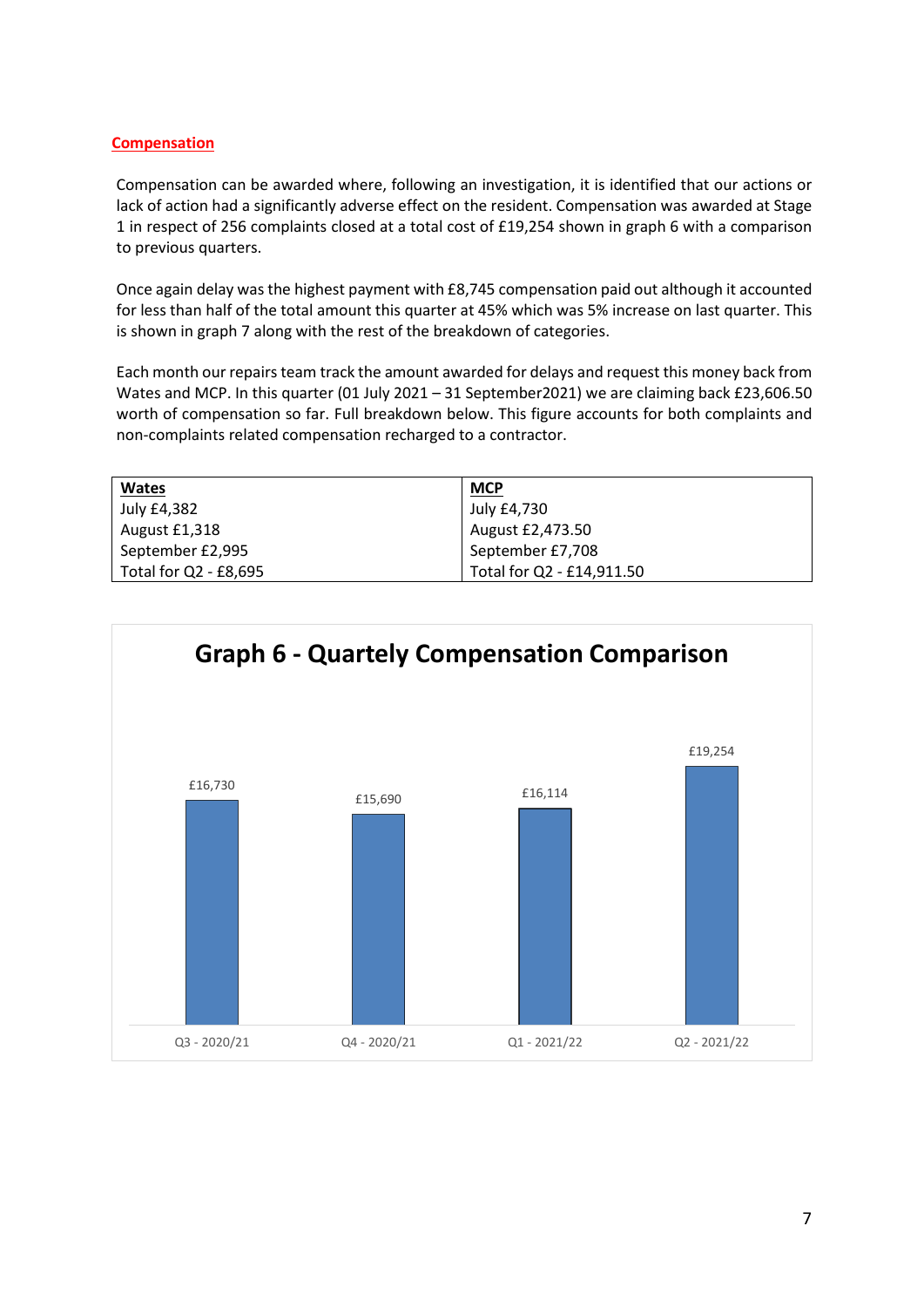

# **MP and Cllr Enquiries**

| <b>Total Received Broke</b><br>Down by Dept - Q2 | <b>Enquiries</b><br><b>Received</b> | %<br>(Enquiries) | No. on<br><b>Time</b> | No.<br><b>Closed</b> | % of enquiries<br>responded on<br>time |
|--------------------------------------------------|-------------------------------------|------------------|-----------------------|----------------------|----------------------------------------|
| London                                           | 17                                  | 30.36%           | 16                    | 16                   | 100%                                   |
| <b>Herts</b>                                     | 3                                   | 5.36%            | 2                     | $\overline{2}$       | 100%                                   |
| <b>PRO</b>                                       | 0                                   | 0.00%            | 0                     | 0                    |                                        |
| Development                                      | $\overline{2}$                      | 3.57%            | $\overline{2}$        | $\overline{2}$       | 100%                                   |
| Leasehold + Finance                              | 8                                   | 14.29%           | 8                     | 8                    | 100%                                   |
| Repairs, estates and fire<br>safety              | 17                                  | 30.36%           | 15                    | 15                   | 100%                                   |
| Planned + M&E                                    | $\overline{2}$                      | 3.57%            | $\overline{2}$        | $\overline{2}$       | 100%                                   |
| Voids and Lettings                               | 6                                   | 10.71%           | 5                     | 5                    | 100%                                   |
| <b>Building Safety</b>                           | 1                                   | 1.79%            | 1                     | 1                    | 100%                                   |
| SW <sub>9</sub>                                  | $\Omega$                            | 0.00%            | $\Omega$              | $\Omega$             |                                        |
| Total                                            | 56                                  | 100.00%          | 51                    | 51                   | 100.00%                                |

56 MP and Councillor enquiries were received in this quarter, compared to 55 received in Q1 2020/21. Of the 56 cases received, 51 were closed with 51 responded to on time meaning the percentage of enquiries being responded to on time was 100% which is 4% higher than Q1.

\*The outstanding 5 enquiries were received late into the quarter and will be closed in the new quarter.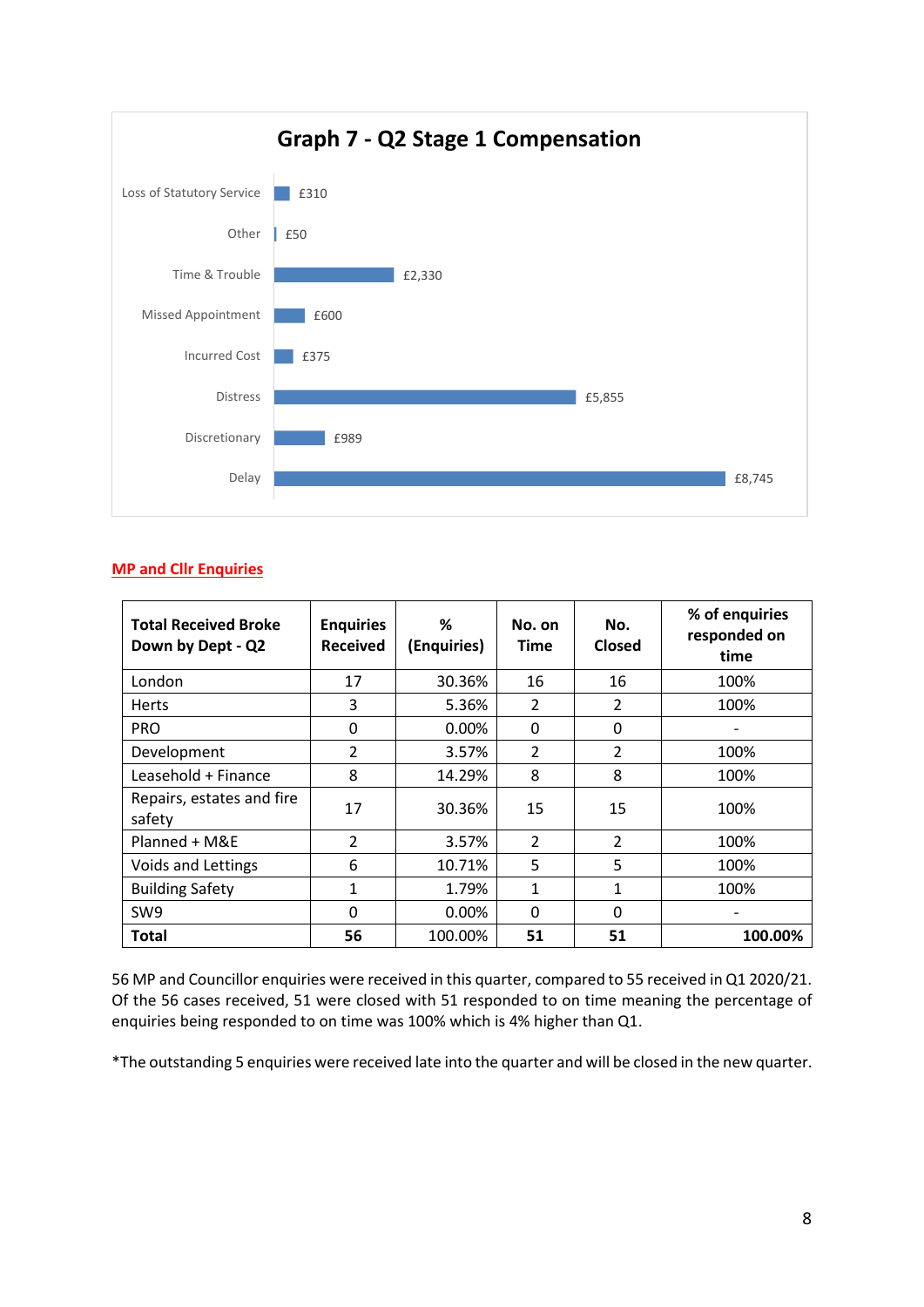### **Housing Ombudsman activity and Decisions**

5 information requests for formal investigations were received in the last quarter (Q2 2021/2022). This is 6 less than the last quarter (Q1 2021/2022).

4 determinations were received in the quarter, a summary of each is overleaf. There were no outright maladministration determinations but 1 Service Failure, which is classified as a lower form of maladministration and therefore further improvements are required.

### **Ombudsman Decision: No Maladministration**

The complaint was about the handling of a reported mice infestation in the property.

The Ombudsman considered that we promptly responded to the resident's reports, carried out proofing work, and contacted the neighbour's landlord to resolve the issue. On top of this there was a request for reimbursement of costs of pest proofing works the resident took upon themselves. The Ombudsman found nothing in the evidence provided for this investigation to indicate that there were significant delays, or that the resident needed to carry out any additional proofing work. So, our offer to reimburse the resident partially was therefore reasonable.

# **Ombudsman Decision: No Maladministration and Service Failure**

The complaint was about our handling of parking bay allocations. The resident explained that dedicated parking space was allocated to two other properties in error, and that they had been unable to use their bay as intended, and the matter had remained unresolved since July 2020.

The Housing Ombudsman found there was no maladministration in their parking bay allocation as there was no evidence that we had allocated the resident's parking bay to another resident.

They did find a service failure in our complaints handling though where there was a delay in sending the correct stage 2 response (owing to waiting for a legal opinion). It was also identified that originally another residents complaint response was sent to them in error. We were ordered to pay £100 compensation to the resident in light of the service failure.

### **Ombudsman Decision: Reasonable Redress**

This complaint was about our contractors conduct. The resident detailed that she raised concerns with us following a visit by an operative. The resident stated that following the visit, their neighbours became aware of sensitive information about them which caused distress. The resident did not feel that the issue was appropriately investigated and stated that she had to unnecessarily chase for a response.

The ombudsman determined we identified that there was a failure by our contractor's operative and responded reasonably to the complaint about this. We also identified that there was a failure in our initial complaint handling and responded reasonably to this. we recognised the failures and then offered remedies to put this right. For both we acknowledged our service failures, and offered the resident:

- An explanation of our position and the steps we took to put things right
- We apologised for the occurrence of the incident and for the complaint handling
- Provided proportional compensation in recognition of the failures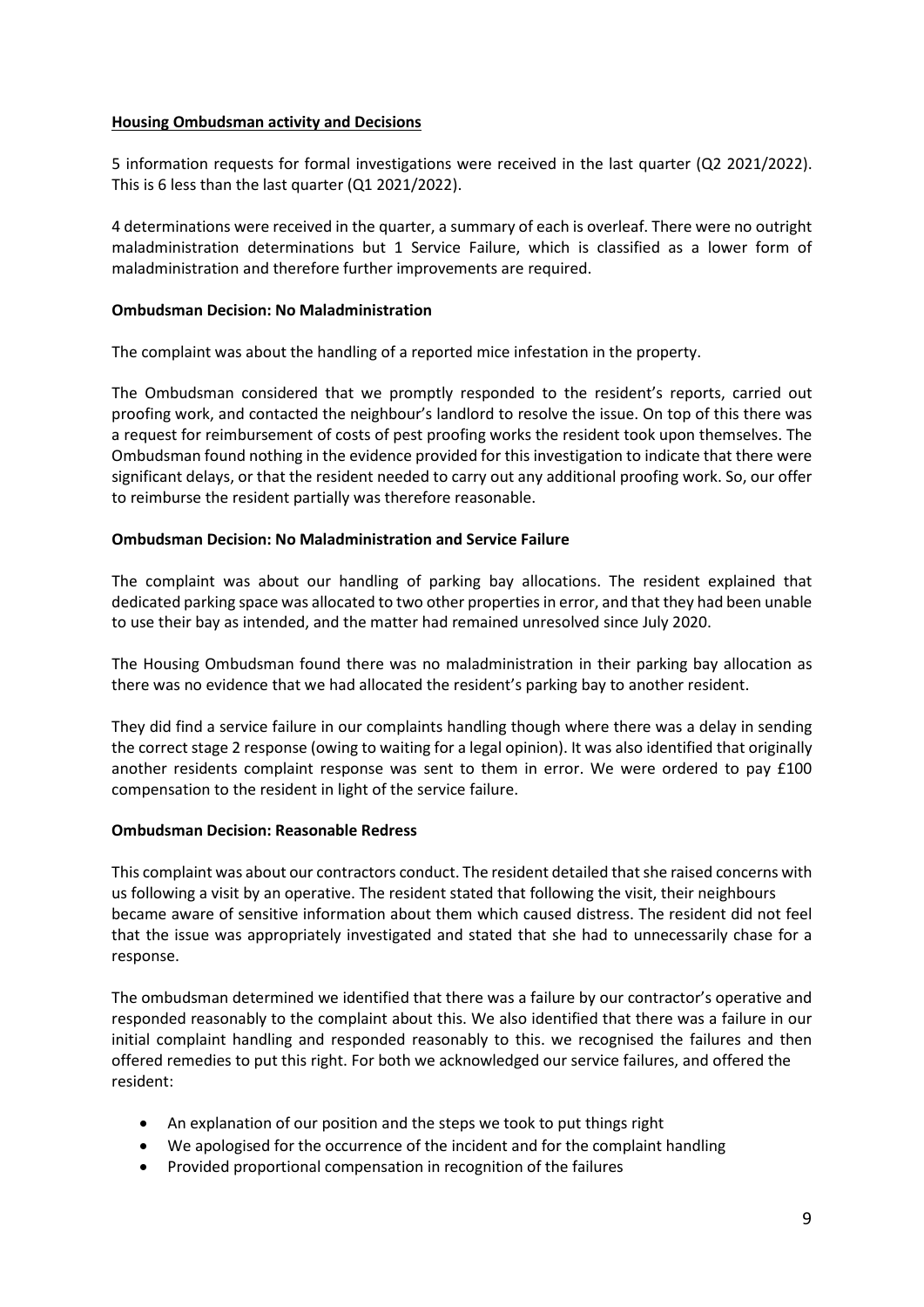# **Ombudsman Decision: Outside of Jurisdiction**

The complaint was about our response to the resident's queries regarding their garden, primarily, whether it is private or shared. The resident had asked us to confirm that the (currently) shared garden was actually just for their use. They asked that we amended their tenancy agreement to reflect this. We disagreed, stating that the garden was indeed correctly allocated as shared with their neighbour.

The Ombudsman upon being provided evidence by us that the resident originally brought the issue about the garden dispute to them in 2015 agreed this was out of their jurisdiction. The original determination back in 2015 went in Network Homes favour.

They further stated whilst the issue may be an ongoing one, the matter cannot be considered by them, but the resident remained at liberty to seek further legal advice.

# **Examples of Service Improvements arising from complaints**

# **Roofing matters**

We are taking a different stance on roofing jobs. MCP have been covering Wates area for a long period of time and as a result of increasing volumes we noticed an increase in roofing complaints/poor availability for new roof leaks. So, as of 05/10 all new roofing orders that are not in their usual contract area (i.e. all West London roofing) we now reallocate all of these works to a number of different contractors working on our small contractor framework who are in a much better position to take the volumes without it hindering performance.

We are looking to carry out a similar exercise as a temporary measure for carpentry and potentially groundworks within Wates contract area as a result of resourcing issues.

# **Neighbourhood feedback**

The following updates to existing process and the implication of some new processes have helped improve how the Neighbourhood Team work. These include;

- Each Team Lead checks every single stage 1 response before they go out for errors and tweaking where necessary to ensure the message is clear, consistent and not misconstrued by our residents.
- Staff training the Neighbourhood Team regularly hold discussions on policy issues in team huddle sessions, usually on a weekly/bi-weekly basis (led by Foluke Ajayi – Head of Neighbourhood).
- Procedure and Policy updates The Neighbourhood Team are in the process of updating various procedures and policy documents – making some of our processes easier and more helpful to our residents.
- Foluke Ajayi, Head of Neighbourhood Services London holds regular weekly panel meetings on ASB to advice on difficult cases and this had reduced complaints.
- Foluke also hold bimonthly succession and mutual exchange panels to go through all cases and ensure they are all being progressed in line with policy. This helps keep complaints at bay and escalations to the debt panel.